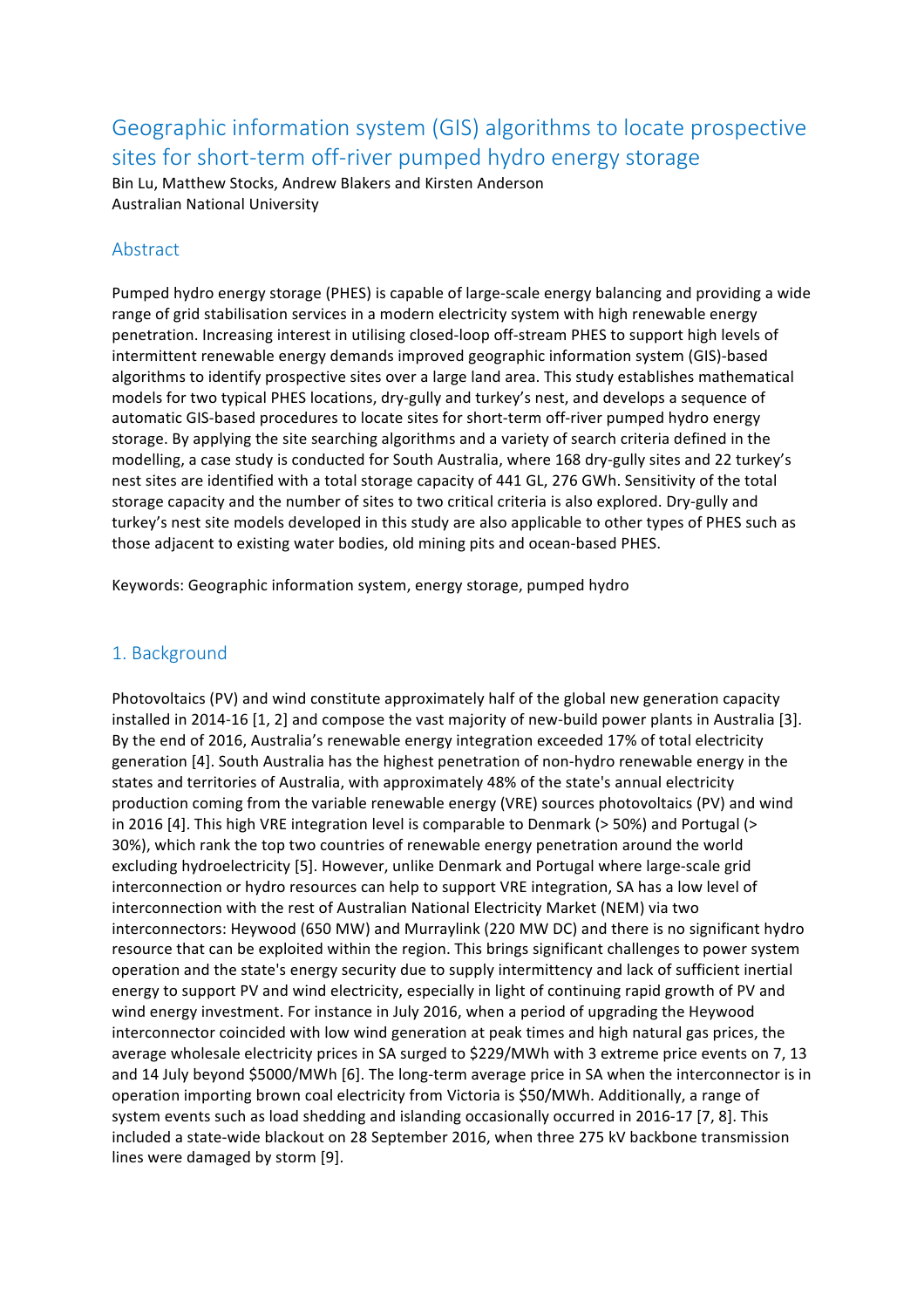While the affordability, reliability and security of electricity supply under high VRE penetration involves a wide variety of issues as discussed in the Australian Chief Scientist's final report on the review of the electricity market's security [10], the enhancement of grid interconnection and the integration of grid-scale energy storage are commonly considered to be most effective approaches, especially power systems that are weakly connected to other systems [11]. South Australian transmission network service provider, ElectraNet, has initialised a regulatory investment test for additional interconnections with neighbouring states Victoria, New South Wales (NSW) and Queensland, where 4 routes of new transmission links are being investigated, including 1100-1600 km of distance to NSW (Mt Piper) and Queensland (Bulli Creek) [12]. Australia's largest virtual power plant, which connects 1000 residential and commercial across Adelaide through a cloud-based platform, began operation in March 2017 [13]. Grid-scale lithium ion batteries with a power and energy capacity of 100 MW and 129 MWh respectively will be installed to balance intermittent energy production from the Hornsdale wind farm and to enhance grid stability in SA [14].

Deployment of pumped hydro energy storage (PHES), which constitutes 97% of the total capacity in world's energy storage markets, is also studied in SA. Opportunities for seawater PHES that utilises ocean as lower reservoirs are explored in the coastal regions of SA [15]. A proposed 100 MW project with 6-8 hours of storage, which is located at the top of the Spencer Gulf near Port Augusta and Whyalla, is under a feasibility study [16]. Recent studies [17, 18] from the Australian National University show Australia can build an affordable and secure electricity network with 100% renewable energy, using PV, wind, existing hydroelectric and biomass with the support of short-term off-river pumped hydro energy storage. Preliminary Geographic Information System (GIS)-based works [17, 19] suggest a large potential for off-river PHES to be deployed in the extensive hills and mountains close to population centres from North Queensland down the east coast to South Australia and Tasmania. Subsequent to the previous studies, this study focuses on developing a series of advanced GIS algorithms to identify prospective sites for short-term off-river PHES by screening over a large land area.

Section 2 is a brief summary of the reviewed GIS-based studies on locating sites for the development of hydroelectric/PHES projects. Section 3 describes the mathematical models established in this study. Section 4 outlines the GIS algorithms used to identify 2 different types of PHES sites. Section 5 illustrates the results from site searching by applying the models and algorithms introduced in Section 3 and 4 to SA.

## 2. Literature review

### 2.1 PHES development

Developments of PHES began from 1890s and surged in 1960s, 70s and 80s in Europe, US and Japan where the rapid growth of nuclear energy and coal-fired units, which lack sufficient operational flexibility to accommodate changing demands, required the capability of load levelling. PHES was also regarded as an more economical alternative to oil and natural gas-fired plants for peak shaving, especially during the (post-) periods of energy crisis in 1970s [20, 21]. In some regions, PHES is operated for energy arbitrage, which profits from the differences of electricity price during the peak and off-peak periods, and also facilitates transmission congestion relief.

In recent years, the prosperity of variable renewable energy such as PV and wind has led to a resurgence of interest in PHES because of its outstanding capabilities of energy time-shifting and ancillary services such as frequency regulation and voltage support, which are critical to largescale renewable energy integration. By the end of 2016, there are over 160 GW of PHES in operation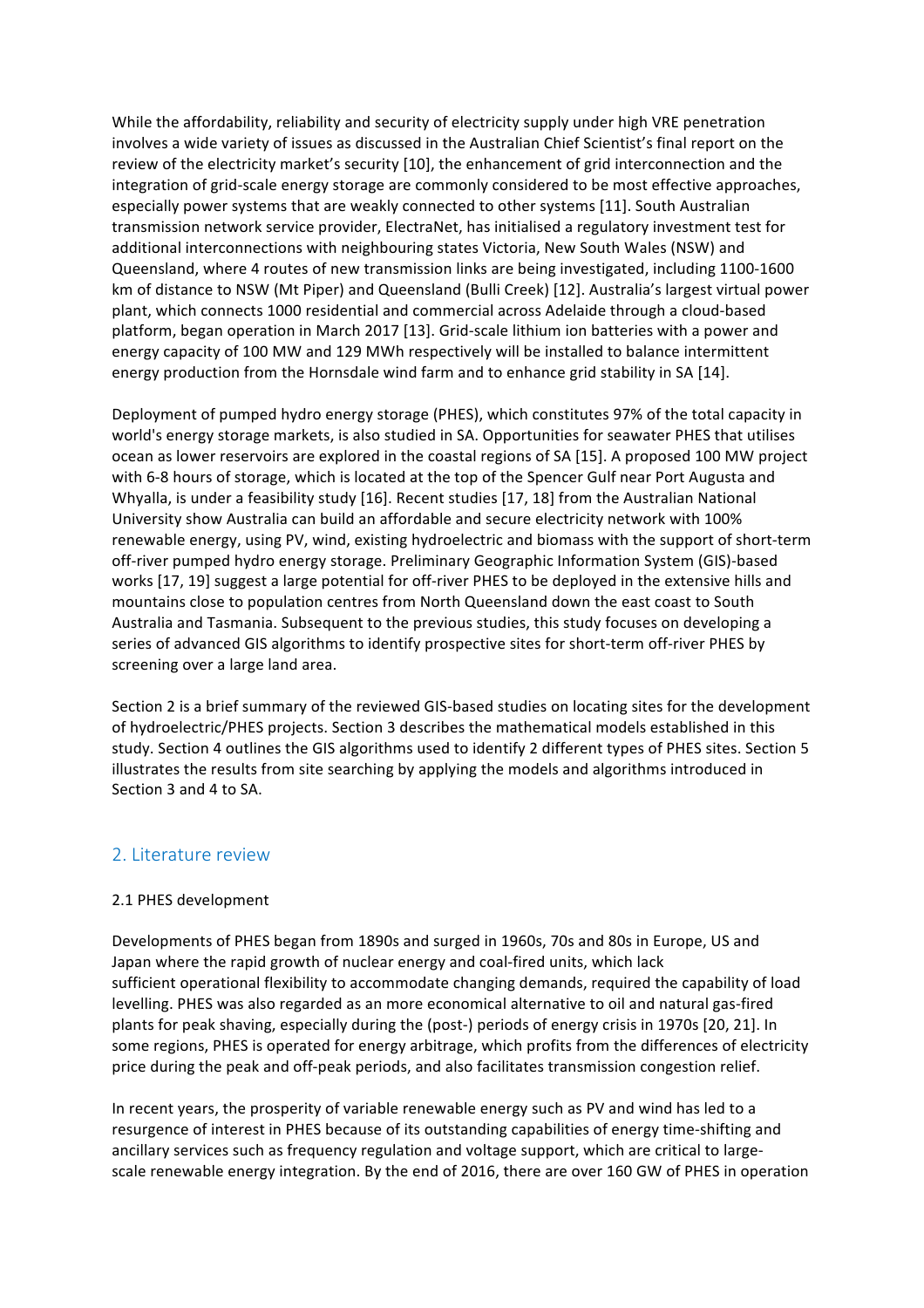around the world, amongst which more than 85% of the installations deployed in Europe (> 50 GW), China (32 GW), Japan (26 GW) and US (23 GW) [22]. Open-loop PHES, which is continuously connected to a naturally flowing water feature by the definition of the U.S. Federal Energy Regulatory Commission [23], dominates the deployment of existing PHES. Australia has 3 large PHES facilities (2.5 GW) operated in the NEM, Tumut-3, Shoalhaven, Wivenhoe, which are all incorporated in water supply and hydroelectric power generation schemes [22].

PHES is a mature technology of large-scale energy storage. Recent studies on PHES focus on:

- Its significant roles as large-scale energy storage to facilitate large VRE integration while maintaining system reliability and security [24-26]. The NEM and Western Australian studies [17, 18] also demonstrated that affordability can be maintained by PV, wind, PHES and highvoltage DC/AC transmission (HVDC/AC).
- Operation strategies to maximise profits from energy arbitrage in competitive electricity markets and providing inertial response and ancillary services such as frequency control [27-29].
- Analyses of mechanisms and policy reform in electricity markets to facilitate development of PHES which is typically capital intensive and has a long lead time [30-33].
- Seawater and underground PHES which has minimum environmental impacts to ecology systems [34-38].
- Modern adjustable-speed PHES with wide operating ranges and higher efficiency, as well as improved dynamic stability under grid disturbances [39].
- GIS-based siting to locate sites by utilising contemporary advanced GIS and remote sensing technology.

## 2.2 GIS-based siting

Developments of advanced GIS and remote sensing techniques in recent years allow acceleration of the planning and improvement of assessment accuracy such as automated site selection and evaluation at early stages of developing hydroelectric and water supply schemes. Table 1 is a brief summary of the reviewed GIS-based studies on hydroelectric/PHES site searching.

A number of studies focused on small hydro with power capacities ranging from hundreds of kilowatts to dozens of megawatts, including both run-of-the-river and storage types of hydroelectric. Larentis et al. 2010 [40] developed a computerised "Survey & Selection" methodology for the evaluation of small run-of-the-river and storage hydroelectric within a river basin of Brazil. The study included a section-by-section analysis of dam and powerhouse locations and flow regulation and at-site optimisation for the assessment of total hydropower potentials of the basin. Kusre et al. 2010 [41] conducted a GIS-based site location with hydrological analyses for small run-of-the-river hydroelectric in northeast India, by searching from the outlet of watershed upstream to the fifth order of streams at an interval of 500 m. Yi et al. 2010 [42] undertook a cell-by-cell analysis to identify potential small hydro sites along the rivers and a scoring system was established in the modelling, incorporating a variety of issues including topography, hydrology and environmental impacts.

Automation of site searching for large-scale water supply projects is also explored. Petheram et al. 2017 [43] examined the opportunities for developing water supply schemes with a minimum catchment area of 10  $km^2$  in northern Australia. Calculations of dam development and reservoir inundation were conducted on each individual cell (pixel) of the streams within the region while the storage-cost and yield-cost (GL per \$m) ratios were used to decide optimal dam locations and sizes.

For PHES, most studies concentrated on examining opportunities for existing waterbodies to be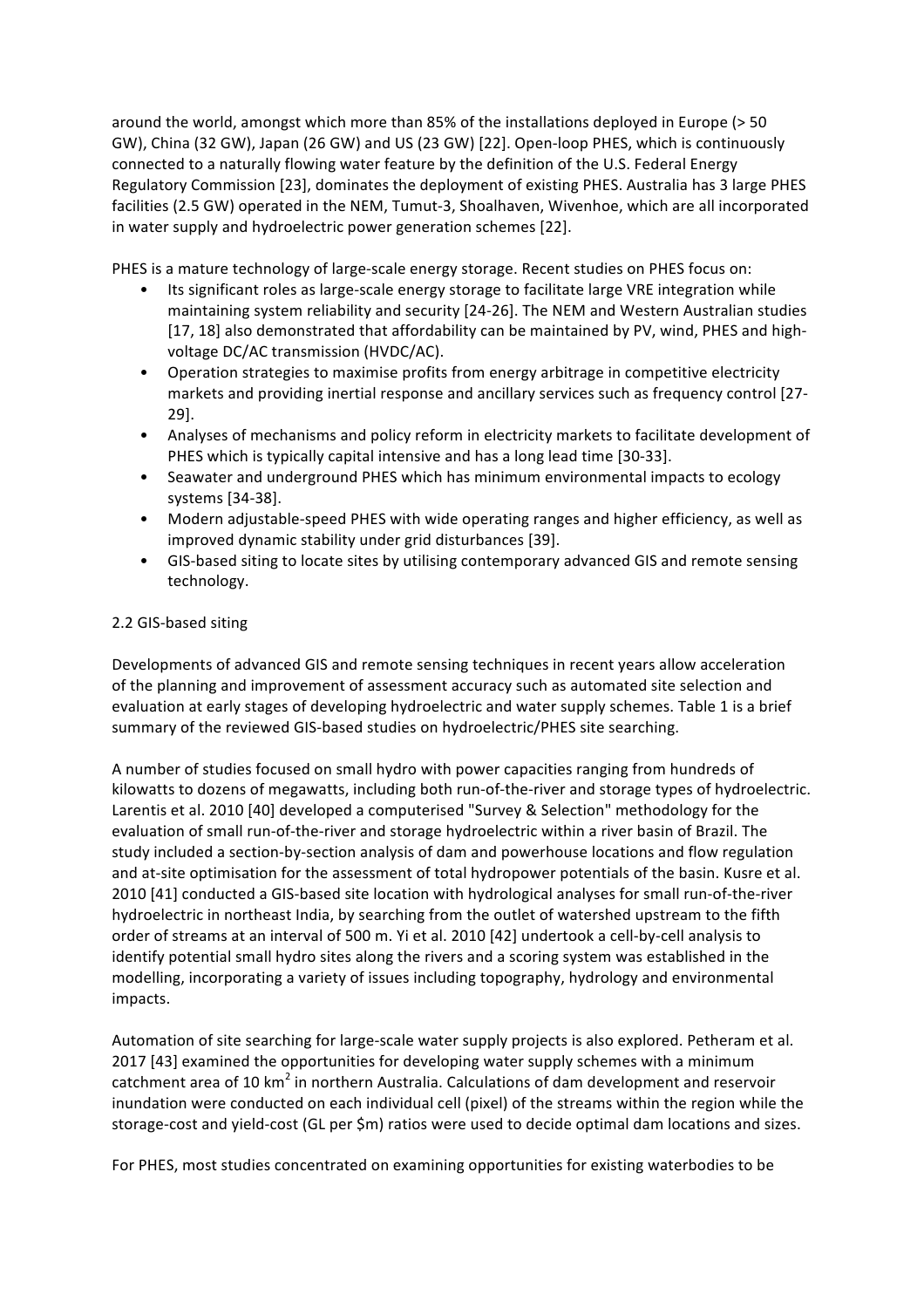utilised as upper and/or lower reservoirs of PHES systems. This includes the investigation of existing artificial reservoirs belonging to hydroelectric or water supply schemes as well as natural lakes as greenfield projects. Hall & Lee 2014 [44] investigated the potentials of utilising existing waterbodies in close proximity to hydroelectric or water supply schemes to serve as open-loop, pump-up PHES reservoirs on the basis of 4 critical criteria (capacity, area, distance, elevation difference) derived from the characteristics of 43 existing PHES in the contiguous U.S.. Gimeno-Gutierrez & Lacal-Arantegui 2015 [45] investigated the potentials of matching pairs of existing reservoirs as PHES facilities within distances of 1-20 km (elevation difference > 150 m) across 31 countries of Europe, where thousands of sites were identified with a realisable storage capacity of 29 TWh, especially in Turkey, Spain and the Alps countries. Jimenez Capilla et al. 2016 [46] demonstrated a multi-criteria GIS-based analysis of site selection for an existing dam to be retrofitted into PHES systems, which incorporates the aspects of topography, land use, geology and meteorology by applying the analytic hierarchy process into a decision model. Fitzgerald et al. 2012 [47] investigated the adjacent flat areas (with slopes of 0-5 degrees) of 612 existing reservoirs in Turkey, identifying over 400 sites with heads > 150 m and storage capacity > 1 GL, where the sensitivity of number of sites, energy storage capacity (GWh) and head to buffer distance (radius) was also studied. Similarly, Kucukali 2014 [48] established a suitability model for the multi-criteria assessment (scoring 1-3) of surrounding areas of existing hydroelectric projects to be exploited as PHES upper reservoirs. Lu & Wang 2017 [49] investigated existing lakes and natural narrow valleys that can be utilised for the development of large-head (> 500 m) PHES, where the site searching was conducted at an interval of 500 m on stream lines created to represent valleys.

Only a few studies investigated site identification for closed-loop off-stream PHES at a large scale. Rogeau et al. 2017 [50] investigated the opportunities for small-scale PHES in France (with a minimum storage capacity of 500 kW x 10 h) utilising existing waterbodies (lakes) and natural depressions as upper and lower reservoirs. A "virtual" cost of energy was used to rank the identified sites, which incorporated energy storage capacity and a range of cost components such as lining, water conveyance and grid connection in a scoring system. Connolly et al. 2010 [51] developed a Triangulated Irregular Network model searching for flatlands to locate PHES reservoirs, where the flatness of terrain was defined by the thresholds of maximum earthwork from cut and fill balancing.

Increasing interest in closed-loop off-stream PHES [23] demands improved GIS-based algorithms to identify sites for various types of PHES as defined in, which can help relaxation of the constraints of developing PHES to support increasingly high integration of VRE.

### 2.3 Innovation

In this study, a series of GIS-based algorithms are developed for identifying prospective sites for the deployment of off-river PHES, which is capable of gigawatt hours-scale energy storage to support renewable energy integration and grid stabilisation. The innovation of this work includes,

- Establishment of dry-gully (DG) & turkey's nest (TN) site models for 2 typical types of suitable PHES sites, which incorporates the characteristics of large-head (> 300 m), mediumsized (10-100 ha) closed-loop off-river PHES.
- Development of a sequence of GIS procedures for quick screening for DG & TN sites over a large land area. This includes the computerised analyses of topography, land use and hydrology in GIS platforms, as well as the optimisation of site selection in the modelling.
- Application of a variety of search criteria, allowing the search scope reduces from millions to thousands of square kilometres and hence significantly accelerating the computationallyintensive site searching.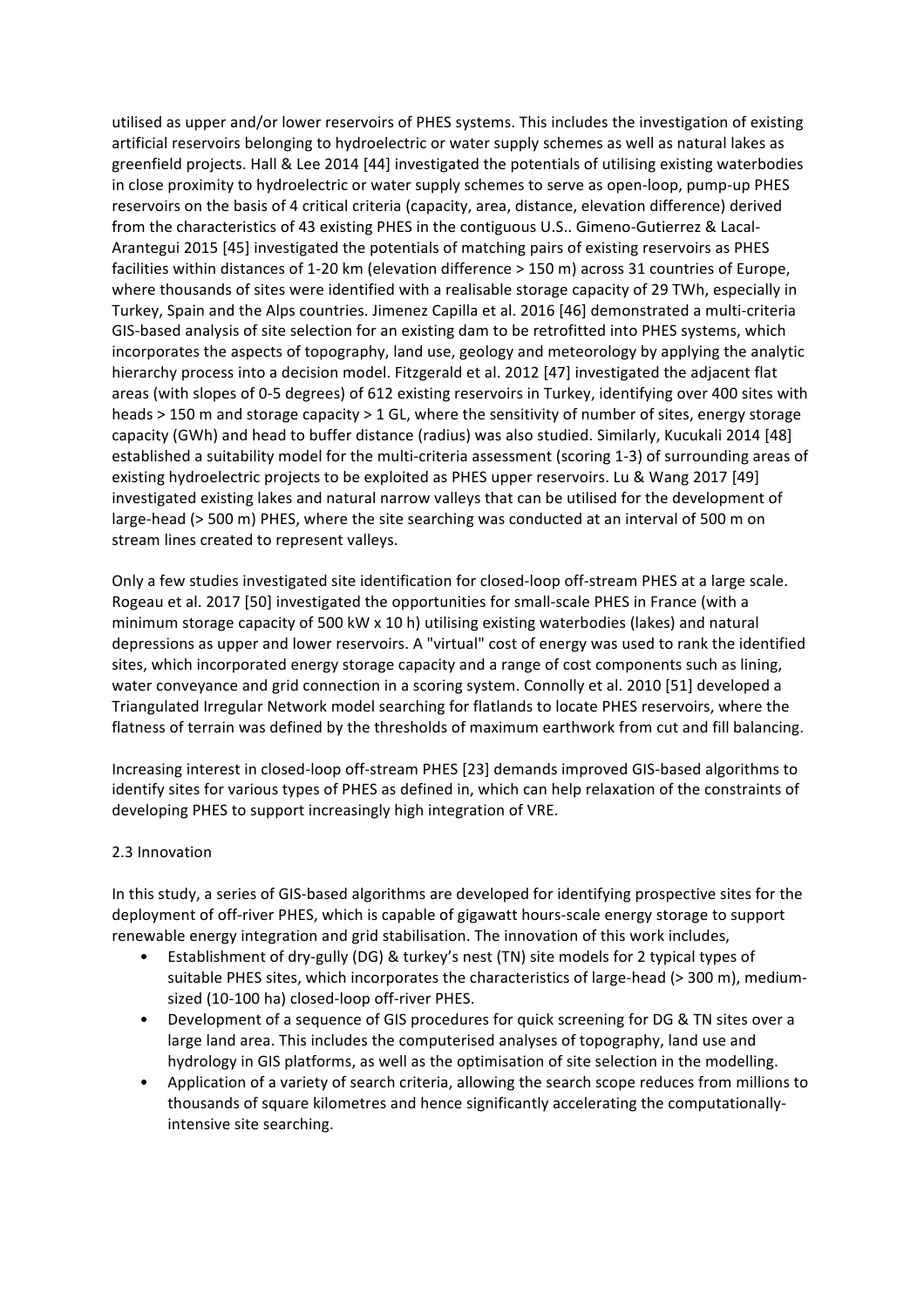• Development of a collection of short-term off-river PHES sites in South Australia to help decision making of the state's energy sectors in promotion of reliability and energy security during the state's transition to 50-100% renewable electricity.

While this study focus on fresh-water off-river PHES located outside national parks and intensive land uses, the DG and TN site models developed in the modelling are also applicable for other types of PHES such as for identification of suitable DG or TN sites to locate upper reservoirs within a certain distance (buffer) from existing water bodies, old mining pits and ocean.

# 3. Models for potential PHES sites

Direct cost of constructing a PHES facility can be broken down into two major components:

- Power components including the machinery parts such as turbines, generators, transformers and switchyards, the costs of which are in proportion to or associated with the power rating (MW) of PHES and expressed in terms of  $\frac{2}{k}$ W. Water conveyance facilities between upper and lower reservoirs are also included in this category as its size decides the flow rate and hence determines the power capacity.
- Storage component, which are related to the storage capacity (MWh) of a plant consisting of such as dams, earth excavation and lining costs, expressed in terms of \$/kWh.

For an off-river PHES plant, building a dam is a key issue of the project which also dominates the cost of storage components. This is because the issues related with the construction of conventional onriver hydroelectric such as flood control, immigration and environmental impacts are usually little or negligible for off-river PHES.

While a wide range of factors such as geology and hydrology are involved in site selection and dam construction, the topography of a site is always a critical issue which decides the type, height and shape of a dam, as well as the amount of earthwork required to build it and hence the cost. In this study, 2 types of terrain are considered to be of high priority in site selection in terms of topography fitness for the deployment of short-term off-river PHES: dry-gully sites and turkey's nest sites. The definition of DG and TN sites is in line with the T2, T3 types of PHES in the European studies [52]. The TN and DG models outlined as follows were established with experienced hydro and civil engineers from Australia and New Zealand.

## 3.1 Dry-gully sites

A dry-gully site features a gentle gully located near the top of a hill, which is capable of impounding a certain amount of water by utilising existing terrains as a major part of the dam. A typical example of this type of site is the upper reservoir of Presenzano Hydroelectric Plant in Italy (Fig. 1).

A notional model for the DG sites is established as shown in Fig. 2, where the terrain of a location at latitude -32.116638, longitude 137.987237 is used as a prototype.  $V_{res}$ , A<sub>res</sub> represent the volume and the surface area of a reservoir while  $V_{\text{dam}}$ ,  $B_{\text{dam}}$  and  $H_{\text{dam,max}}$  denote the earthwork required to build a dam and the dam's batter ratio and max wall height.

Dam batters of typical earth dams in USACE 2004 [53] range from 1:2-1:4 (downstream) and 1:2.5-1:4.5 (upstream) while for rock-filled dams, it is in the range of 1:1.6-1:2. Similarly, Mai 2005 [54] suggests 1:2.5 to 1:3.5 (upstream), 1:2 to 1:3 (downstream) for earth dams and 1:1.4 to 1:1.7 for rock-fill dams. In this study, the dams of the DG sites are assumed to be rock-fill or concrete with a batter of 1:1 while for the TN sites (Section 3.2) where the dam heights are typically lower than the DG sites, an earth-filled embankment dam with a batter of 1:3 is assumed. This assumption allows a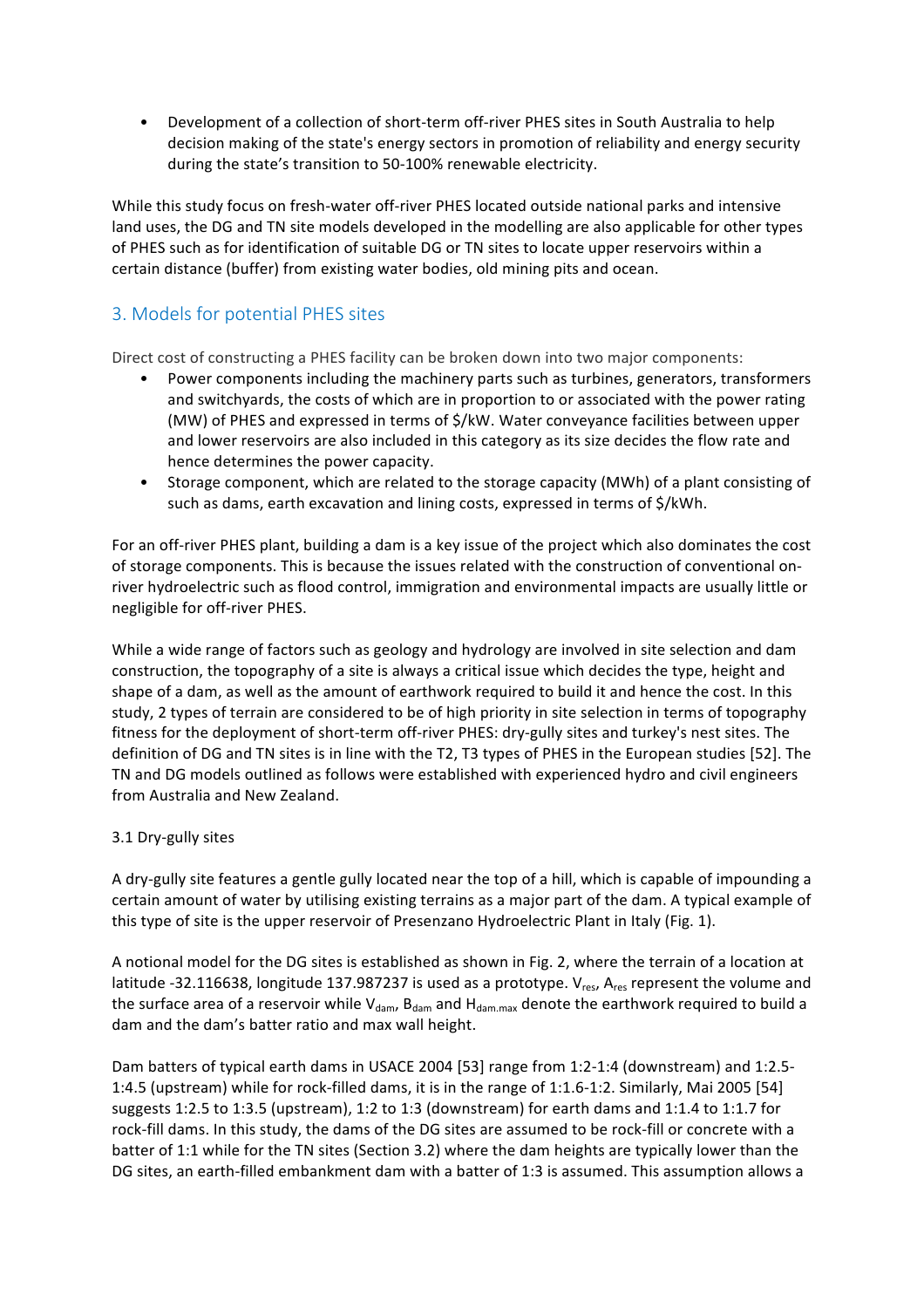rapid screening of DG and TN sites over a large land area and will be subject to optimisation when a specific site is chosen for feasibility study and engineering design.

#### 3.2 Turkey's nest sites

A TN site is located at a relatively flat land, which can be enclosed by a surrounding earth-filled embankment dam to store a certain amount of water. The lower reservoir of Presenzano in Fig. 1 is an example of the TN sites. Fig. 2 illustrates the model of TN sites developed in the study, where the definition of parameters remains the same with Section 3.1.

### 3.3 Equations

$$
V_{res} = V_{org} + \frac{V_{dam}}{2}
$$
 (1)

$$
V_{org} = A_{res} \frac{\sum_{i=1}^{m} (\mathbf{E}_{dam} - \mathbf{E}_i)}{m}
$$
(2)  

$$
V_{dam} = L_{dam} B_{dam} \frac{\sum_{j=1}^{n} (\mathbf{E}_{dam} - \mathbf{E}_j)^2}{n}
$$
(3)

$$
E_{\text{dam}} - E_i \ge 0, E_{\text{dam}} - E_j^{\text{II}} \ge 0
$$
\n
$$
H_{\text{dam,max}} = E_{\text{dam}} - E_{\text{j,min}} \tag{4}
$$

Equations 1 to 5 demonstrate the calculations of  $V_{res}$ ,  $H_{dam,max}$ , where  $L_{dam}$  represents the dam's crest length;  $V_{\text{org}}$  is the volume of the space impounded by existing terrain (without excavation) of the site and a dam without its thickness factored in;  $E_i$ ,  $E_i$  and  $E_{\text{dam}}$  represent the elevations of the i cell of a reservoir, the j cell of a dam and the dam crest while the numbers of raster cells within the reservoir and the dam are m, n respectively. Eq. 1 assumes the excavation of soil or rock required to build a dam is from the area it encloses, which is subject to variation if external materials are needed such as for a concrete dam.

#### 3.4 Other types of PHES sites

Due to long-term prosperity of mining activities in Australia, there are a large number of old mining pits likely to be converted into PHES systems such as the proposed Kidston PHES in northern Queensland [55]. Opportunities for retrofit of existing hydroelectric also exist (though it is limited) such as the Snowy Hydro expansion scheme and in Tasmania, an island state with over 90% of electricity from hydro resources [56, 57]. Furthermore, a seawater PHES facility is being studied which is located at the top of Spencer Gulf of SA [16] though there are a number of challenges in the development of ocean-based PHES [19]. The models established in Section 3.1, 3.2 and the GIS algorithms outlined in Section 4 can be used for site searching within the regions of mining pits, hydroelectric and other existing reservoirs, as well as ocean.

## 4. GIS algorithms

A software named STORES is developed in the modelling which includes the following functional modules:

- "Highlight" to exclude the regions without sufficient altitude difference within an acceptable distance
- "DryGully" to identify DG sites within the highlighted areas
- "PrettySet" for the optimisation of DG site selection
- "TurkeysNest" for the identification of TN sites within the highlighted areas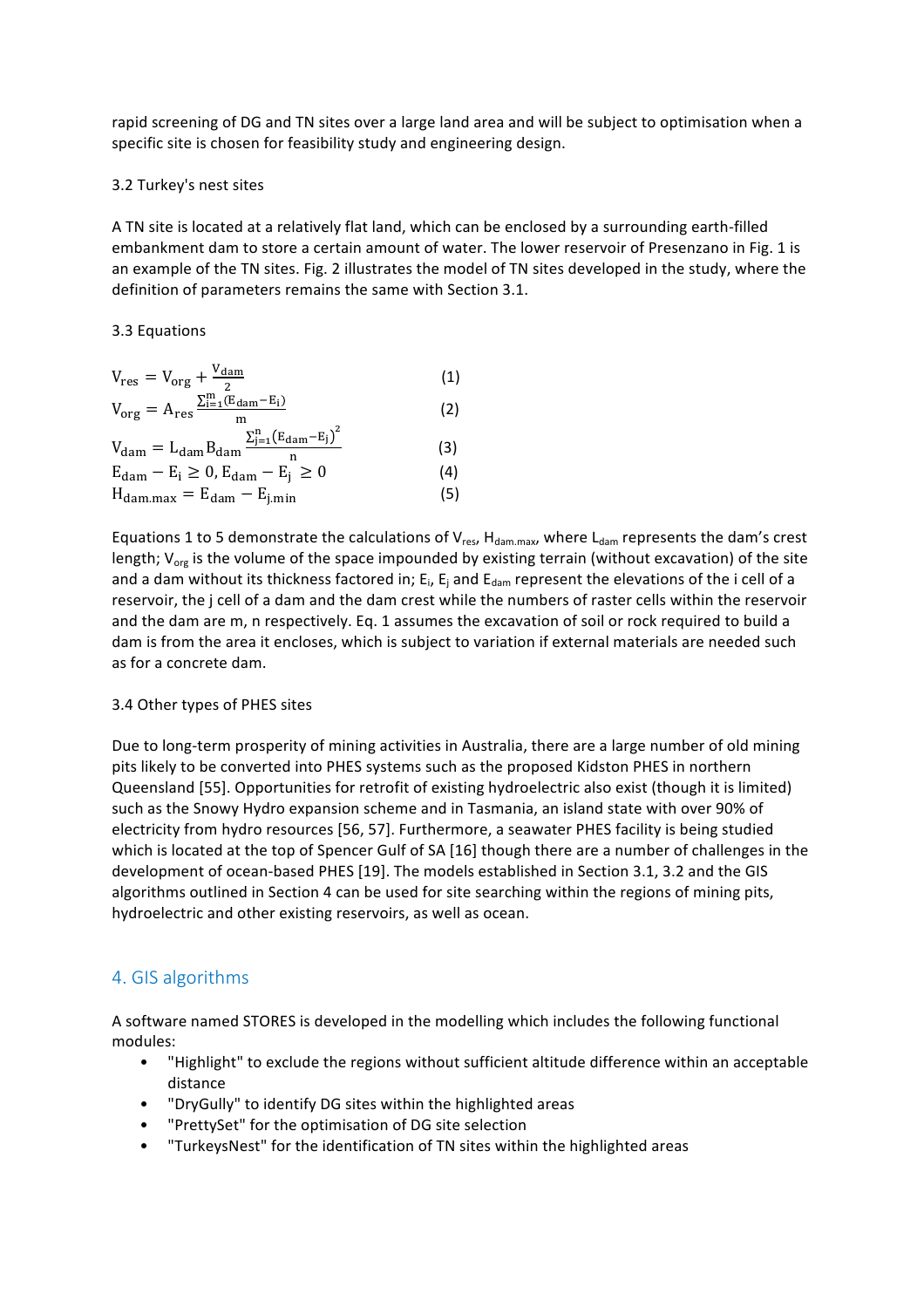• All of the scripts are written in Python and using its libraries such as NumPy and SciPy, as well as the ArcPy package from Esri ArcGIS.

### 4.1 Highlighting promising regions

In order to reduce computation loads which are associated with the search scope, an exclusion criterion is applied to exclude the regions without required undulating terrains. A threshold of minimum head to horizontal distance  $(H/D)$  ratio is used to highlight the regions that meet the criterion. A minimum H/D ratio of 1:10 was used in [48-50, 58]. In this study, a moderate relaxation of the ratio  $(1:15)$  is assumed to include those sites with a ratio slightly lower than 1:10. Additionally, protective areas and intensive land uses are excluded at this procedure to allow elimination of any conflict or competition with the regions which are sensitive to environmental impacts and social acceptance.

Detailed information of the results from applying this approach to the DEM of the case study region, South Australia, is demonstrated in Section 5.2.

## 4.2 Identifying dry-gully sites

To identify potential dry-gully sites as defined in Section 3.1, a virtual stream network is derived from the void-filled Digital Elevation Models. A threshold of minimum 111 accumulation cells is set in the delineation of virtual streams allowing the surface area of reservoir is greater than 10 ha at a resolution of approximately 30 m. Lu & Wang 2017 [49] also extracted a virtual stream network from the DEM to identify natural valleys that can be utilised as a PHES reservoir. Different from Lu & Wang 2017 [49], this study calculates the storage capacity of dry gullies and the required earthwork to build a dam through a watershed model (Fig. 3).

Then, for raster cells at an interval of 10 m height on the virtual stream network, a sequence of virtual pour points are created by extracting intersections of the streams and the 10 m contours (Fig. 3). This is used for a calculation of its own watershed for each pour point from its location and a flow direction raster derived from the DEM.

A minimum surface area of 111 raster cells (around 10 ha) is applied again at this step to ensure the reservoirs selected for further analysis are capable of a sufficient storage capacity. In addition, the pour points located at a slope greater than 1:5 are not included in the calculation to exclude steep terrains which are more difficult to impound a reservoir with sufficient storage capacity. Moreover, it can avoid dam construction on a steep terrain though it may be technically feasible under some conditions [53].

A cell-by-cell or section-by-section analysis along a stream network is a generic approach for decision making in the planning of hydroelectric or water supply schemes such as [40] and [43]. By specifying a maximum height of dam wall at the location of each pour point, the flooded areas, which includes all the raster cells of watershed with an altitude difference less than the maximum dam wall height from the pour point, can be decided. The outline of a dam is then delineated from the common edges (cells) of the watershed and its corresponding flooded areas (reservoir) as shown in Fig. 3.

### 4.3 Optimisation of site selection

In the previous procedure, overlaps of identified DG sites cannot be avoided since the sites searching is at a vertical interval of 10 m while the max dam wall height is 40 m, especially for the sites located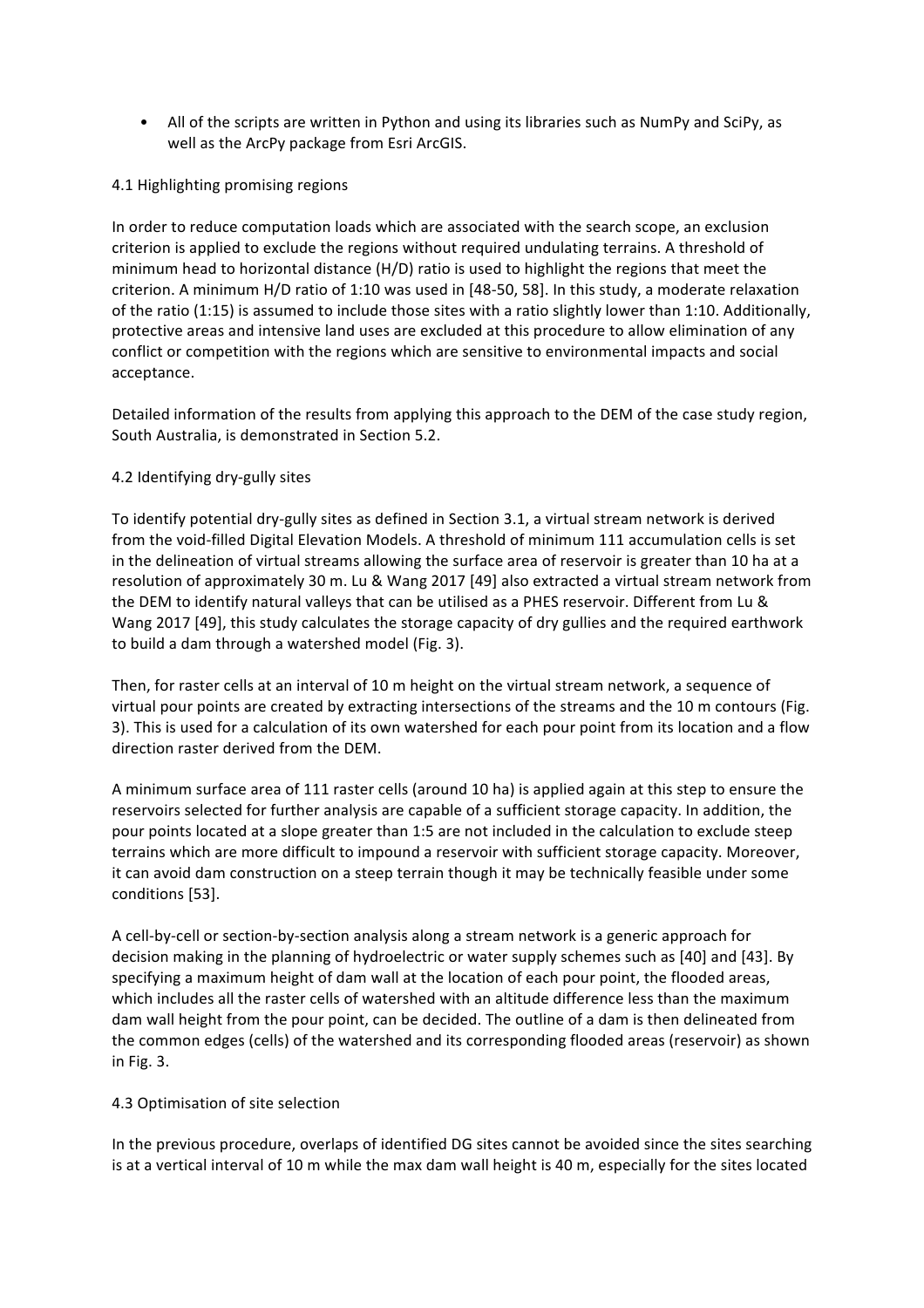on a virtual stream that flows across a gentle gully. Consequently, a ranking metric is needed to highlight the most promising sites. As summarised in Table 1, a variety of ranking metrics such as head, storage capacity or cost of energy can be used to rank the sites highlighting the most promising locations. In this study, a water-rock ratio is used to decide optimal sites with larger capacity while less earthwork when overlaps occur. The water-rock ratio is defined as the water storage capacity divided by the earthwork required to build such a reservoir/dam capable of this storage capacity.

It is noted that, in some cases, a DG site with a higher elevation and hence a larger potential head may not be competitive with a lower site which has a larger water to rock ratio. So before the optimisation algorithm is applied, a "Master" set is established including all the identified sites in site searching, which allows an optimisation on the basis of cost per unit of storage capacity (\$/kWh) can be considered when cost models are integrated in future study.

## 4.4 Identifying Turkey's nest sites

While the GIS algorithms outlined in Section 4.2 and 4.3 are capable of a quick identification of DG sites as shown in Section 5.3, a different approach is needed to identify another type of PHES site, turkey's nest, as defined in Section 3.2. This is because the different characteristics of TN sites decide,

- TN sites are not necessarily located on a virtual stream network which is derived from DEM on the basis of number of accumulation cells greater than a certain threshold.
- Even being located on the stream network, a TN site usually incorporates its surrounding flat areas rather than only including its own watershed in order to increase the storage capacity while reducing dam walk heights.
- For lower reservoirs located at the bottom of hills, a TN site is usually preferred to facilitate the construction of underground powerhouse which accommodates most of machinery equipment.

Generally, a flatland or a natural depression is preferred for the dam construction at TN sites as local terrain characteristics decide maximum dam wall height and the required earthwork to build a dam. On a flatland (slope=0) for example in Fig. 4, a dam height of 15 m with an impoundment area of 5 hectares is capable of storing 1 GL of water while  $H_{\text{dam,max}}$  and  $V_{\text{dam}}$  reduce to 13 m on a "depression"-like terrain with an average slope of 15%. In contrast, a "slope"- or "rise"-like topography with an average slope of 15% requires much larger  $H_{dam,max}$  (17-25 m) and more  $V_{dam}$  $(635-650$  ML) to store 1 GL of water.

As described in Fig. 4, the max dam wall height and the earthwork required to build a dam to store 1 GL of water are heavily influenced by the topography and hence either  $H_{\text{dam,max}}$  or  $V_{\text{dam}}$  can be a ruler to reflect the appropriateness of terrains to build TN dams. Connolly et al. 2010 [51] developed a similar approach calculating maximum allowable earthworks to reflect the flatness of terrains while in this study,  $V_{\text{dam}}$  and  $H_{\text{dam,max}}$  are used to assess the suitability for a TN dam construction. Consequently, two raster datasets of  $H_{\text{dam,max}}$  and  $V_{\text{dam}}$  are created by using the TN model established in Section 3.2. The cellsize of the  $H_{\text{dam,max}}$  raster is 360 m x 360 m to incorporate the TN model in the data. After the H<sub>dam.max</sub> and V<sub>dam</sub> rasters are created, a threshold of H<sub>dam.max</sub> or V<sub>dam</sub> can then be applied to select out most promising TN sites.

A collection of the search criteria used in the modelling are listed in Table 2.

## 5. Case study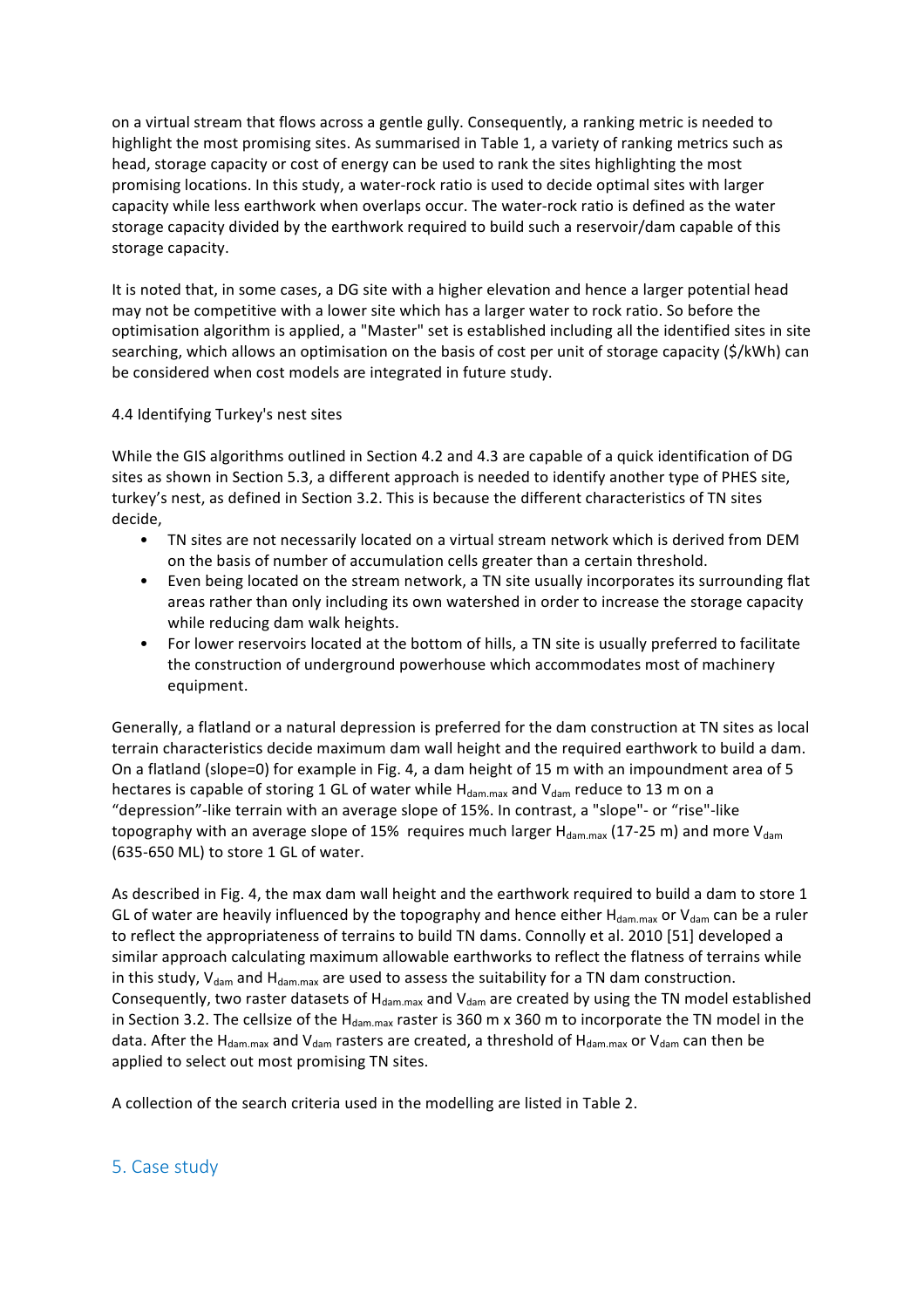#### 5.1 Input datasets

1 arc-second DEMs for South Australia are downloaded from the U.S. Geological Survey Long Term Archive. Given the surface area of a short-term off-rive PHES facility ranges from 10-100 ha, the resolution of DEM (approx. 30 m) is well suited, where a typical reservoir contains 100-1000 raster cells. The Collaborative Australian Protected Areas Database (CAPAD) and the Catchment Scale Land Use (CLUM) datasets, obtained from the Australian Department of the Environment and Energy and Department of Agriculture and Water Resources respectively, include the information of protected areas and intensive land use classes, which are considered to be not suitable for the construction of PHES. High-voltage transmission lines  $(>132 \text{ kV})$  data is derived from the National Electricity Transmission Lines dataset developed by Geoscience Australia.

The coordinate systems of all the datasets in this study use or are projected to the GCS WGS 1984 as well as the GDA 1994 Geoscience Australia Lambert which is used for the calculation of reservoir surface area and dam length.

### 5.2 Promising regions

South Australia has a land area of 983,482 square kilometres [59]. By applying the models described in Section 3 and the algorithms outlined in Section 4, together with a range of search criteria listed in Table 2, a GIS-based screening was conducted over SA. Fig. 5 and Fig. 6 demonstrate two promising regions of SA highlighted from the modelling constituting 0.1% land of the state:

- Flinders Ranges, east of the upper Spencer Gulf near Port Augusta and,
- Mount Lofty and the Fleurieu Peninsula near the capital city, Adelaide.

Each location of these regions has a sufficient head to horizontal distance ratio greater than the threshold defined in Table 2. A minimum head to horizontal distance ratio of 1:15 is used on the basis of the previous engineering experiences as discussed in Section 4.1, while any other values that users desire can be specified. Potential locations for upper reservoirs are denoted by multiple colours according to the different hydraulic heads. It shows a large potential of off-river PHES in SA, especially compared with the share of SA to support a 100% renewable electricity grid in Australia, which is from the grid integration study [17].

As shown in the figures, the CAPAD areas and the intensive land use classes defined in the CLUM have been excluded to ensure the sites are outside national parks and without competition with such as urban areas. It is noted that despite fresh-water, large-head PHES is recommended in this study as discussed in Section 1, the potential seawater PHES sites can be identified from the modelling as well, such as the project now under development by EnergyAustralia located at west of the upper Spencer Gulf.

### 5.3 Identified dry-gully sites

Promising regions with potential heads greater than 300 m are further analysed to identify DG sites as well as TN sites illustrated in Section 5.4.

As shown in Fig. 7, the searching scope within South Australia reduces from nearly 1 million to 31 square kilometres after applying a sequence of GIS-based procedures including the exclusion of remote regions, CAPAD, CLUM Class 5 and slopes > 1:5. Eventually, 423 DG sites, which satisfy the criteria listed in Table 2, are identified from the searching algorithms and 168 out of them are included in the final set by comparing the water-rock ratios of overlapping reservoirs. Dots shown in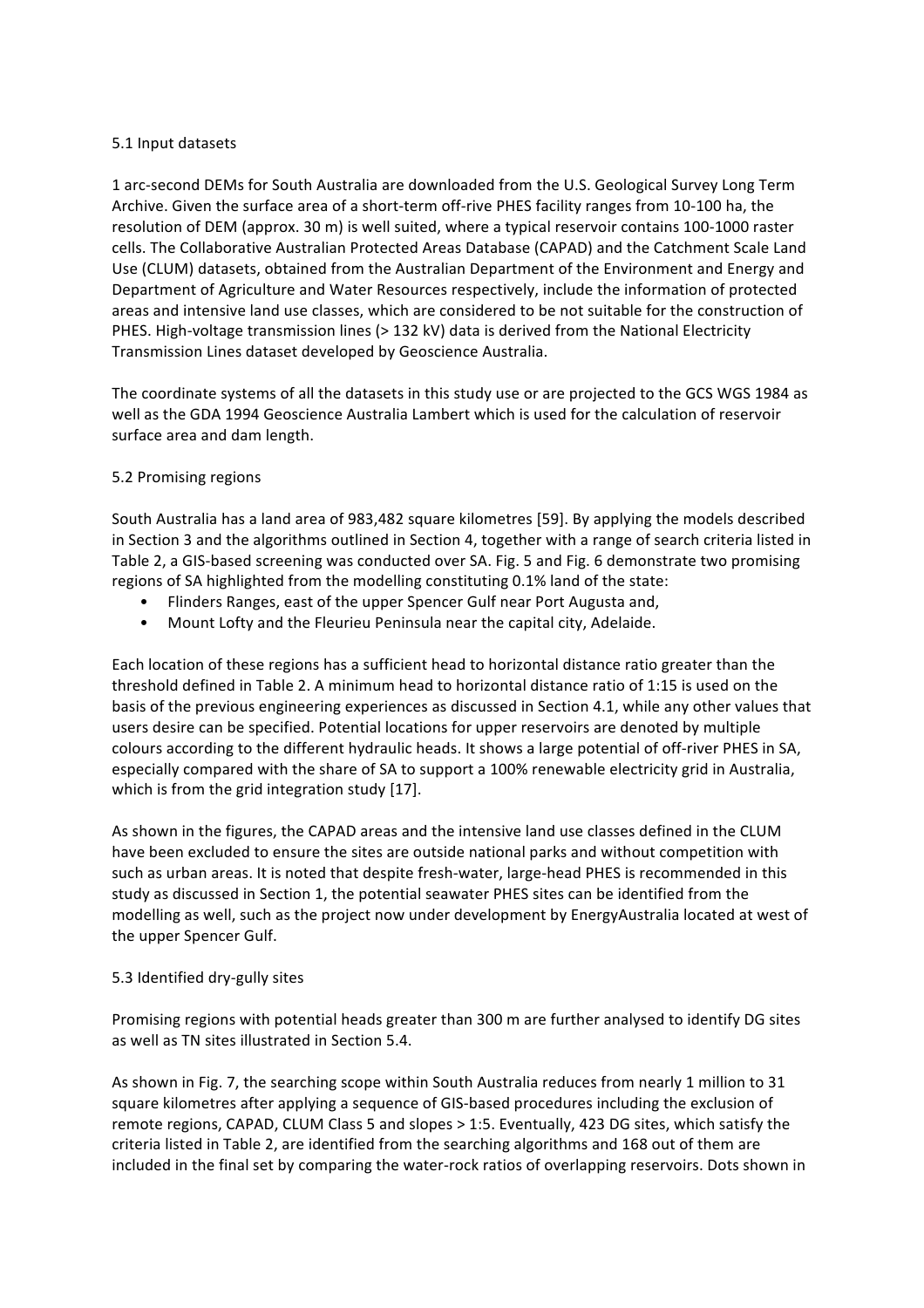the insets of the Fig. 5 and Fig. 6 represent the exact locations of DG sites included in the final set within some regions.

A snapshot of detailed information such as storage capacity and dam length is shown in Fig. 8, while a full collection of identified DG sites is included in Appendix. A promising DG site located at the coordinates -32.116638, 137.987237 is shown in Fig. 9 by 3D visualisation of the dam and reservoir in ArcGIS Pro.

The sensitivity of total storage capacity and number of sites to the max dam wall height is examined by varying it from 10 m to 80 m as illustrated in Fig. 10. Dams of the Snowy Mountains Schemes in Australia range from 18.3-116.5 m (earth-fill), 43.9-161.5 m (rock-fill) and 21.3-86.3 m (concrete gravity/arch) with gross capacities of  $21.1$ -4798.4 GL [60].

#### 5.4 Identified turkey's sites

As stated in Section 4.4, maximum dam wall height of a TN site,  $H_{\text{dam max}}$ , and the required earthwork to build it,  $V_{\text{dam}}$ , are heavily influenced by the topography of that site. Fig. 11 illustrates the distributions of Hdam.max, Vdam within the promising regions (head > 300 m) and Fig. 12 shows their relationships with standard deviation  $E_{res, std}$  and range of elevation  $E_{res, rng}$  as well as average slope  $S_{res, avg}$  in degrees. In this study, a maximum dam wall height of 20 m and a maximum excavation volume of 600 ML are used to highlight the optimal TN sites as illustrated in Fig. 11, which represents 0.2% and 7.8% percentiles respectively. In addition, the thresholds of  $H_{\text{dam,max}}$  and  $V_{\text{dam}}$  can be specified by users as search criteria.

Totally, 22 TN sites were identified with 110 ha, 22 GL by applying the search criteria listed in Table 2. At some locations, the sites identified by the 2 different algorithms may have overlapping sections and in this case, the water to rock ratio is once again applied to decide most promising sites with larger storage capacity while less required earthwork. A final set of TN sites is included in Appendix.

## 6. Conclusion and future work

This study demonstrates a series of GIS algorithms developed in the modelling are capable of a quick screening for short-term off-river PHES sites to be conducted over a large land area. Algorithms for highlighting promising regions with multiple potential heads allow exclusion of the regions without a sufficient head to horizontal distance ratio and hence reduces the searching scope from nearly 1 million to about 1000 square kilometres. Protected areas and intensive land uses are not included in the site searching avoiding any possible conflicts with such as national parks, or competition with urban and intensive farming activities.

The models for dry-gully and turkey's nest sites incorporate different characteristics of two typical types of off-river PHES sites, which can be used for estimates of gross off-river PHES potentials within a region at early stages of development. In addition, the modelling yields a range of useful information for the identified sites such as coordinates, elevation, water surface and ground areas, storage capacity, dam crest length and volume. The water-to-rock ratio applied in the study facilities the selection of most promising sites out of a large number of locations identified from highresolution (10 m) site searching.

A case study for South Australia demonstrates a large storage capacity within the state, located in the Flinders Ranges and the Mount Lofty region near Adelaide. In total, 190 sites are identified with a gross storage capacity of 441 GL, which is equivalent to 276 GWh by assuming a minimum head of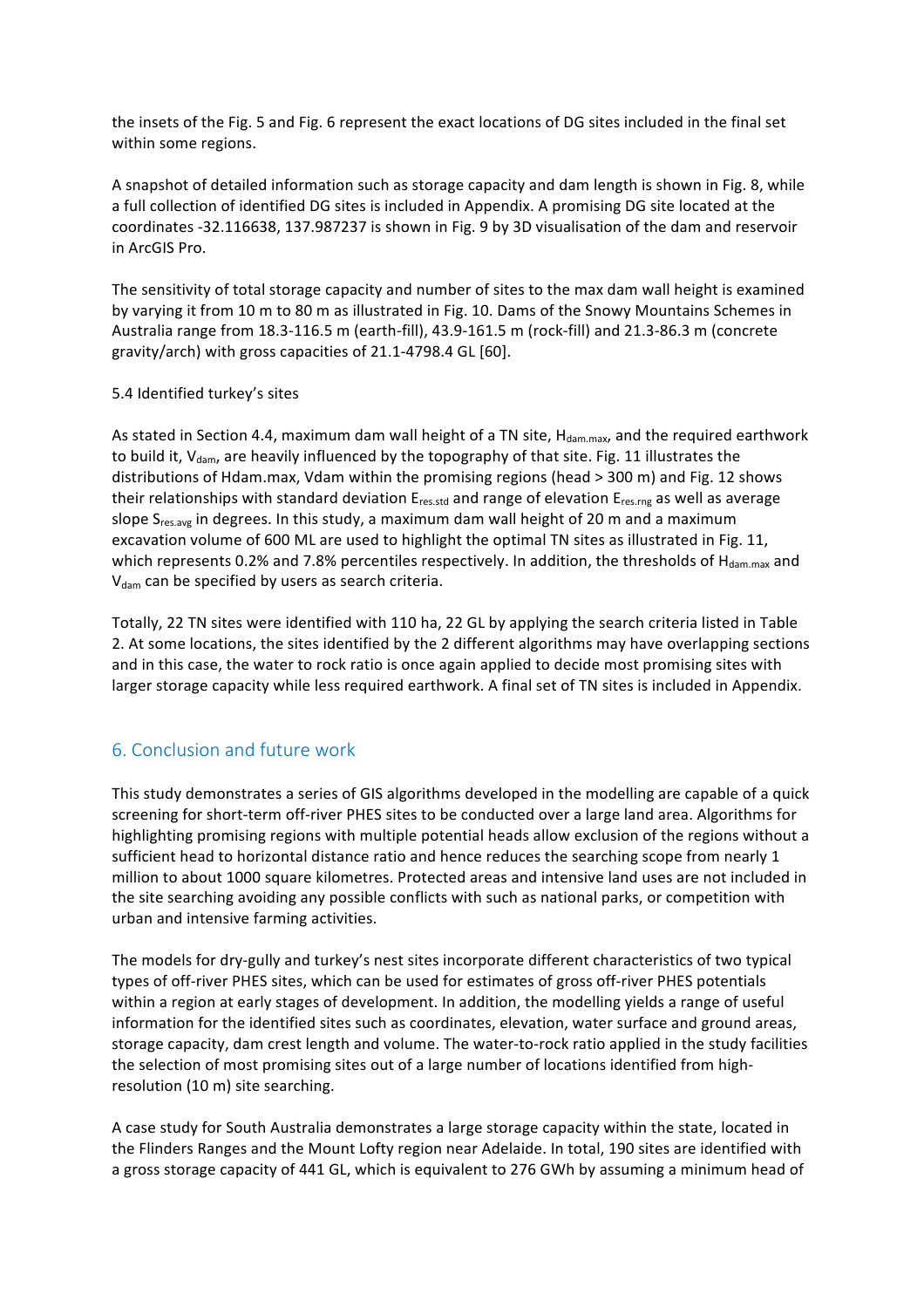300 m, a usable fraction of 85% and an efficiency of 90%. According to the need for large-scale energy storage in the NEM and the population size (demand) of SA, this storage capacity is far beyond the SA's share to support a 100% renewable electricity system in Australia. Given the integration of PV and wind in SA has already exceeded 45%, this analysis can make contributions to the decision making of local energy sectors regarding the new deployment of renewable energy. PHES can play a critical role in the state's pathways towards 50-100% renewable electricity since it is capable of mass energy balancing and a range of ancillary services such as frequency control to help maintain the system reliability and energy security.

While this paper only focuses on the development of an automated searching process for the drygully and turkey's sites of fresh-water PHES, the algorithms are also applicable for other types of PHES, such as for identification of suitable DG or TN sites to locate upper reservoirs within a certain distance (buffer) from existing water bodies, old mining pits and ocean.

Future work mainly includes,

- Development of a costing model. Cost-related information will be incorporated into cost functions/models which is under development by experienced hydroelectric engineering companies at next stage of the study. This consists of: 1) Geology such as rock types and structures that can determine the stability and cost of a dam; 2) Distance to high-voltage transmission lines  $(> 220 \text{ kV})$ ; 3) Meteorology and hydrology data to decide the requirements for rainfall collection facilities (a micro-catchment for example) and evaporation reduction measures such as floating covers.
- Environmental impact assessment (EIA). According to Wänn, A., et al. 2012 [61], EIA includes a wide variety of assessments of environmental impacts on ecology and natural systems, physical environment such as soils and hydrogeology, and human interaction from the activities of hydroelectric development. While off-river PHES has little environmental impacts because of: 1) no interaction with ecology of existing river systems, 2) being located outside protected areas and intensive land uses and 3) medium-sized dams and reservoirs, a throughout EIA will still be needed for any specific sites in the feasibility study.

## Acknowledgements

This work is supported by the Australian Government through the Australian Renewable Energy Agency (ARENA) (G00857).

## Appendix

A full collection of identified dry-gully and turkey's nest sites is included in Dropbox: https://www.dropbox.com/s/d53us0k78t4kf8r/DGSites168.xlsx?dl=0 https://www.dropbox.com/s/2t1pc2fpk65xcpd/TNSites22.xlsx?dl=0

### References

- 1. International Renewable Energy Agency, *Renewable capacity statistics 2017*. 2017.
- 2. REN21, *Renewables 2017 global status report*. 2017, Paris: REN21 Secretariat.
- 3. Australian Department of Industry, Innovation and Science, *Electricity generation major projects*. 2015.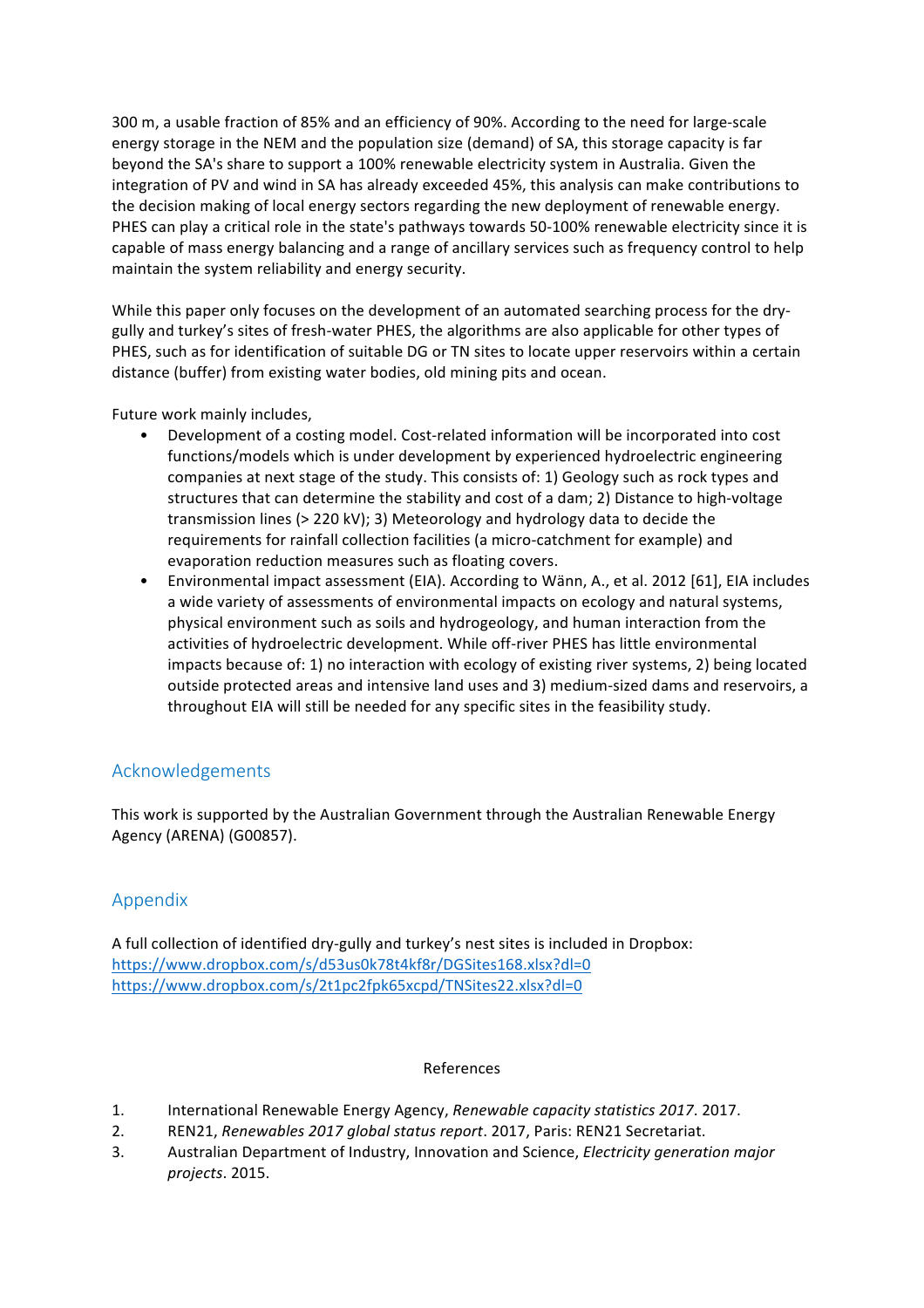- 4. Australian Clean Energy Council, *Clean Energy Australia Report 2016*. 2017.
- 5. International Energy Agency Statistics, *Electricity production from renewable sources, excluding hydroelectric (% of total)*. 2014.
- 6. Australian Energy Regulator, *Winter energy prices 2016*. 2016.
- 7. Australian Energy Market Operator, System event report: South Australia, 8 February 2017. 2017.
- 8. Australian Energy Market Operator, *Final report* South Australia separation event, 1 *December 2016*. 2017.
- 9. Australian Energy Market Operator, *Black system South Australia* 28 September 2016. 2017.
- 10. Finkel, A., et al., *Independent Review into the Future Security of the National Electricity Market*. 2017.
- 11. UK National Infrastructure Commission, Smart Power. 2016.
- 12. ElectraNet, *South Australian Energy Transformation RIT-T: Project Specification Concultation Report*. 2016.
- 13. AGL Energy Limited, *AGL launches world's largest solar virtual power plant battery demonstration to benefit customers*. 2016.
- 14. Harmsen, N. and A. McMahon, *Tesla to supply world's biggest battery for SA, but what is it and how will it work?*, in *ABC News*. 2017.
- 15. Hearps, P., et al., *Opportunities for Pumped Hydro Energy Storage in Australia*. 2014, Melbourne Energy Institute, University of Melbourne.
- 16. EnergyAustralia, *Consortium assessing pumped hydro storage plant in South Australia*. 2017.
- 17. Blakers, A., B. Lu, and M. Stocks, 100% renewable electricity in Australia. 2017, Australian National University.
- 18. Lu, B., A. Blakers, and M. Stocks, 90-100% renewable electricity for the South West *Interconnected System of Western Australia.* Energy, 2017. **122**: p. 663-674.
- 19. Lu, B., et al., *Short-Term Off-River Energy Storage to facilitate a 100% wind & photovoltaics* scenario for the South West Interconnected System in Western Australia, in 2015 Asia-Pacific Solar Research Conference. 2015: Brisbane.
- 20. Barbour, E., et al., *A review of pumped hydro energy storage development in significant international electricity markets.* Renewable & Sustainable Energy Reviews, 2016. 61: p. 421-432.
- 21. Guittet, M., et al., *Study of the drivers and asset management of pumped-storage power plants historical and geographical perspective.* Energy, 2016. **111**: p. 560-579.
- 22. US Office of Electricity Delivery & Energy Reliability. *DOE Global Energy Storage Database*. Available from: http://www.energystorageexchange.org/.
- 23. Federal Energy Regulatory Commission. *Pumped Storage Projects*. Available from: https://www.ferc.gov/industries/hydropower/gen-info/licensing/pump-storage.asp.
- 24. Jiang, R.W., J.H. Wang, and Y.P. Guan, *Robust Unit Commitment With Wind Power and Pumped Storage Hydro.* Ieee Transactions on Power Systems, 2012, 27(2): p. 800-810.
- 25. Khodayar, M.E., M. Shahidehpour, and L. Wu, *Enhancing the Dispatchability of Variable Wind Generation by Coordination With Pumped-Storage Hydro Units in Stochastic Power* Systems. leee Transactions on Power Systems, 2013. **28**(3): p. 2808-2818.
- 26. Caralis, G., D. Papantonis, and A. Zervos, *The role of pumped storage systems towards the large scale wind integration in the Greek power supply system.* Renewable & Sustainable Energy Reviews, 2012. **16**(5): p. 2558-2565.
- 27. Muche, T., *Optimal operation and forecasting policy for pump storage plants in day-ahead markets.* Applied Energy, 2014. **113**: p. 1089-1099.
- 28. Steffen, B. and C. Weber, *Optimal operation of pumped-hydro storage plants with continuous time-varying power prices.* European Journal of Operational Research, 2016. **252**(1): p. 308-321.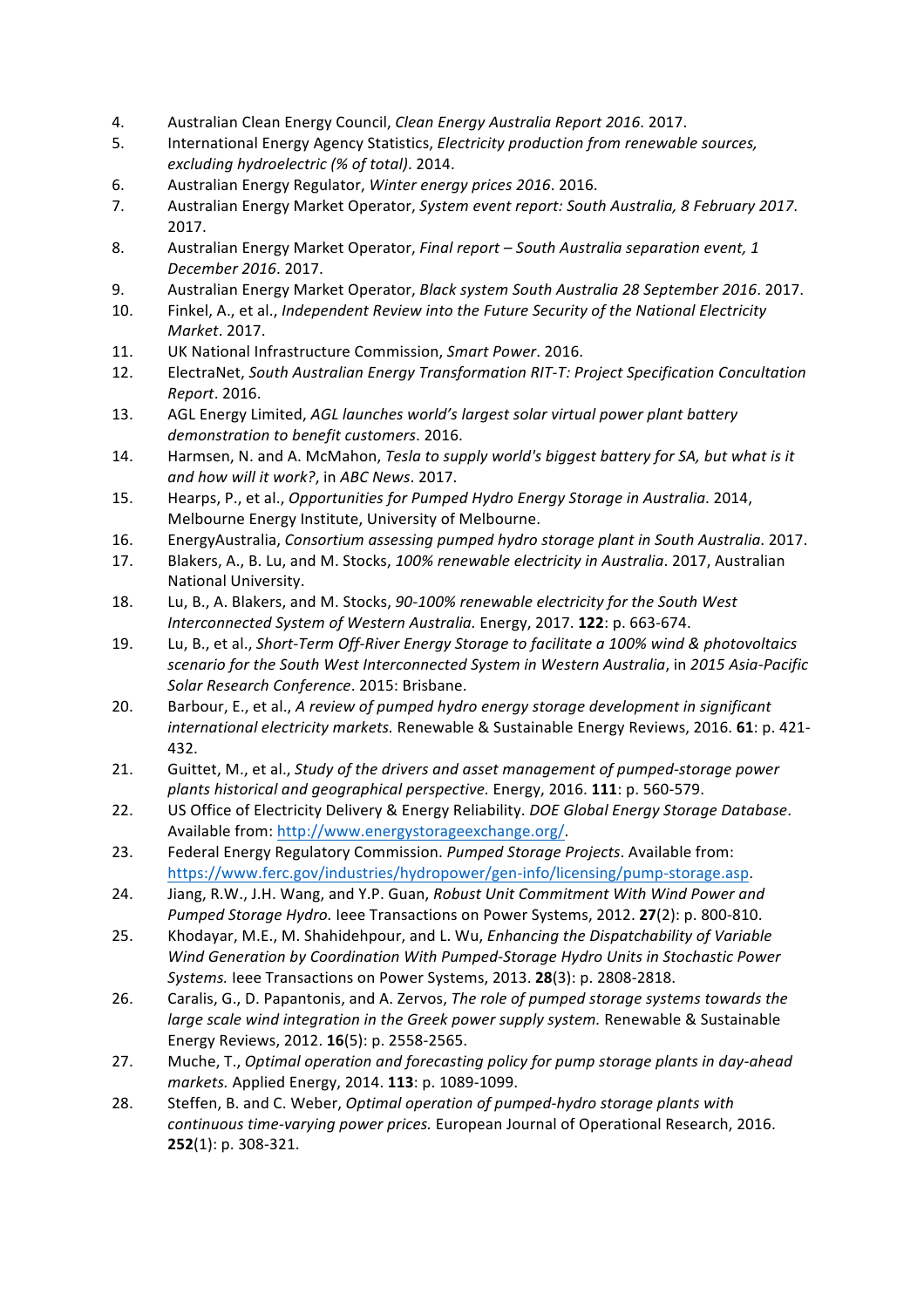- 29. Vojvodic, G., A.I. Jarrah, and D.P. Morton, *Forward thresholds for operation of pumped*storage stations in the real-time energy market. European Journal of Operational Research, 2016. **254**(1): p. 253-268.
- 30. Steffen, B., Prospects for pumped-hydro storage in Germany. Energy Policy, 2012. **45**: p. 420-429.
- 31. Krajacic, G., et al., *Analysis of financial mechanisms in support to new pumped hydropower storage projects in Croatia.* Applied Energy, 2013. **101**: p. 161-171.
- 32. Zhang, S., P. Andrews-Speed, and P. Perera, *The evolving policy regime for pumped storage hydroelectricity in China: A key support for low-carbon energy. Applied Energy, 2015.* 150: p. 15-24.
- 33. Papapetrou, M., et al., *European Regulatory and Market Framework for Electricity Storage Infrastructure*. 2013.
- 34. Katsaprakakis, D.A., et al., *Technical details regarding the design, the construction and the operation of seawater pumped storage systems.* Energy, 2013. **55**: p. 619-630.
- 35. Valhalla. *Project: Espejo de Tarapacá*. 2017; Available from: http://valhalla.cl/espejo-detarapaca/.
- 36. Pickard, W.F., *The History, Present State, and Future Prospects of Underground Pumped Hydro for Massive Energy Storage.* Proceedings of the leee, 2012. **100**(2): p. 473-483.
- 37. Pujades, E., et al., *Underground pumped storage hydropower plants using open pit mines: How do groundwater exchanges influence the efficiency?* Applied Energy, 2017. **190**: p. 135-146.
- 38. Bodeux, S., et al., *Interactions between groundwater and the cavity of an old slate mine used* as lower reservoir of an UPSH (Underground Pumped Storage Hydroelectricity): A modelling *approach.* Engineering Geology, 2017. **217**: p. 71-80.
- 39. Botterud, A., T. Levin, and V. Koritarov, *Pumped Storage Hydropower: Benefits for Grid Reliability* and *Integration of Variable Renewable Energy*. 2014, Argonne National Laboratory.
- 40. Larentis, D.G., et al., *Gis-based procedures for hydropower potential spotting*. Energy, 2010. **35**(10): p. 4237-4243.
- 41. Kusre, B.C., et al., *Assessment of hydropower potential using GIS and hydrological modeling technique in Kopili River basin in Assam (India).* Applied Energy, 2010. **87**(1): p. 298-309.
- 42. Yi, C.S., J.H. Lee, and M.P. Shim, *Site location analysis for small hydropower using geo-spatial information system.* Renewable Energy, 2010. **35**(4): p. 852-861.
- 43. Petheram, C., J. Gallant, and A. Read, An automated and rapid method for identifying dam wall locations and estimating reservoir yield over large areas. Environmental Modelling & Software, 2017. **92**: p. 189-201.
- 44. Hall, D.G. and R.D. Lee, *Assessment of Opportunities for New United States Pumped Storage Hydroelectric Plants Using Existing Water Features as Auxiliary Reservoirs*. 2014, Idaho National Laboratory. p. 95.
- 45. Gimeno-Gutierrez, M. and R. Lacal-Arantegui, *Assessment of the European potential for pumped hydropower energy storage based on two existing reservoirs.* Renewable Energy, 2015. **75**: p. 856-868.
- 46. Capilla, J.A.J., J.A. Carrion, and E. Alameda-Hernandez, *Optimal site selection for upper* reservoirs in pump-back systems, using geographical information systems and multicriteria *analysis.* Renewable Energy, 2016. **86**: p. 429-440.
- 47. Fitzgerald, N., et al., *A GIS-based model to calculate the potential for transforming conventional hydropower schemes and non-hydro reservoirs to pumped hydropower schemes.* Energy, 2012. **41**(1): p. 483-490.
- 48. Kucukali, S., *Finding the most suitable existing hydropower reservoirs for the development of* pumped-storage schemes: An integrated approach. Renewable & Sustainable Energy Reviews, 2014. **37**: p. 502-508.